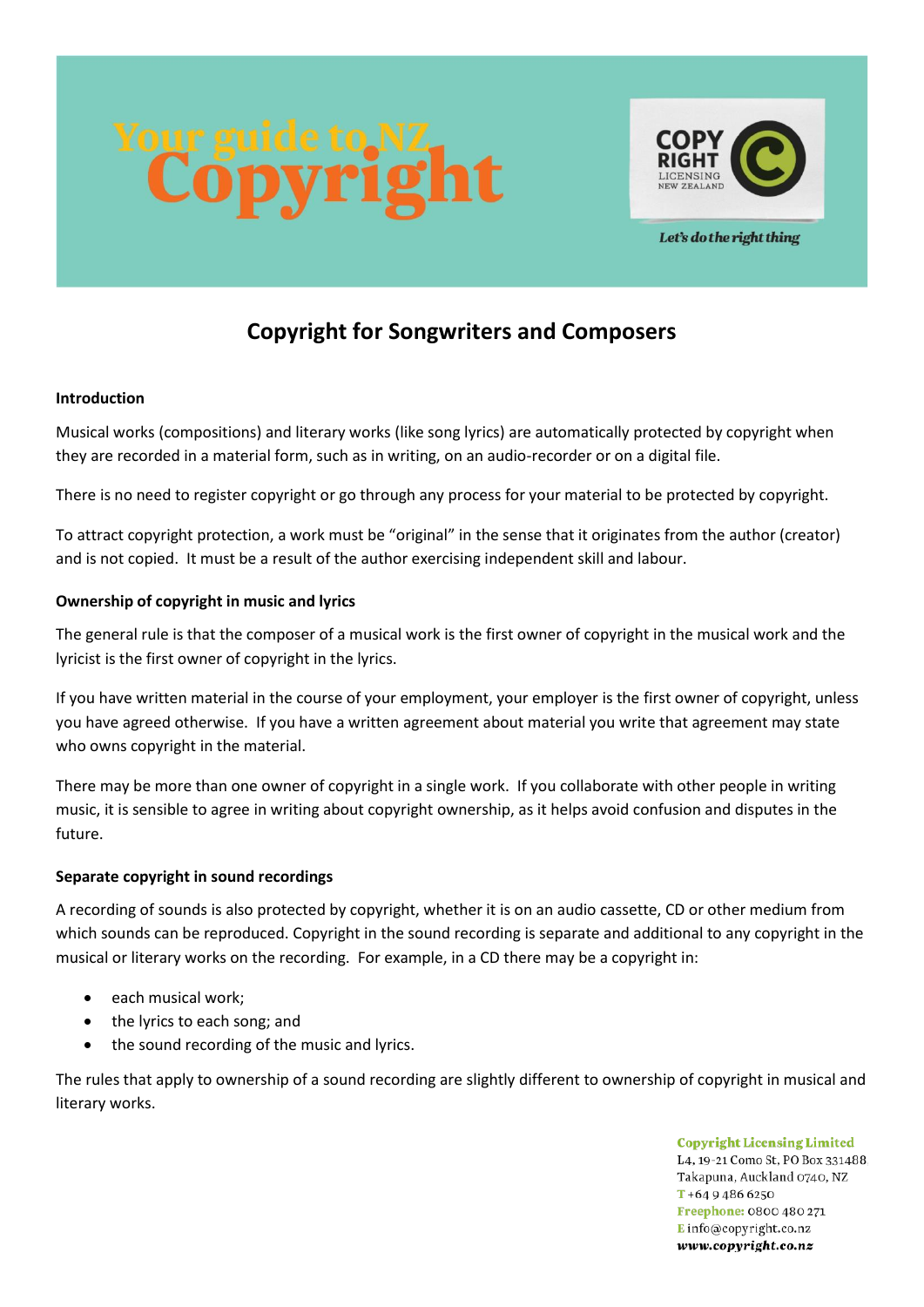# **Rights as a copyright owner**

The Copyright Act gives copyright owners in music and lyrics the exclusive right to:

- copy their work (for example, by recording a performance of it, photocopying it, copying it by hand, or digital scanning);
- publish their work;
- perform their work in public;
- broadcast their work or include it in a cable programme service; and
- make an adaptation of their work (for example by translating the lyrics, or arranging or transcribing the music), or do any of the above activities in relation to an adaptation.

The owner of copyright in a sound recording has the exclusive right to:

- reproduce the recording;
- issue copies of the recording to the public for the first time and rent copies to the public (although non-profit educational establishments and some libraries are allowed to rent copies);
- play the recording in public; and
- broadcast the recording or include it in a cable programme service.

The copyright owner can authorise another person to do any of the above activities.

In the music industry, the following terms are often used:

*Mechanical right*: the right to record a song onto a record, cassette or CD;

*Synchronisation right*: the right to use music on a soundtrack of a film or video; and

*Performing rights*: the rights to perform in public and to broadcast or include the work in a cable programme service.

### **How long does copyright last?**

In New Zealand, copyright in music and lyrics lasts for the life of the author plus fifty years from the end of the year in which the author dies. Because there may be two copyrights in a song (i.e. in the music and the lyrics), it is possible that the expiry date of the copyrights are different, if the music was composed and lyrics written at different times.

There is a slightly different period of copyright protection for sound recordings. This protection lasts 50 years from the end of the calendar year in which the work was made or made available to the public, whichever is the later.

The period of copyright protection is longer in Australia, Europe and the United States − generally 70 years from the end of the year in which the author dies.

### **Dealing with rights in copyright works**

As copyright owner, you can assign or licence your copyright to another person.

If you assign copyright in a work, you are selling or transferring it to someone else and that other person becomes the owner of the copyright. An assignment of copyright must be in writing and signed by the person assigning copyright.

Licensing means that you remain the owner of copyright but permit someone else to deal with it, for example, allowing a publisher to publish a song or allowing APRA to manage public performance rights. You can limit the rights granted (for example, by type of use, by period of time, or by territory) and impose conditions (for example,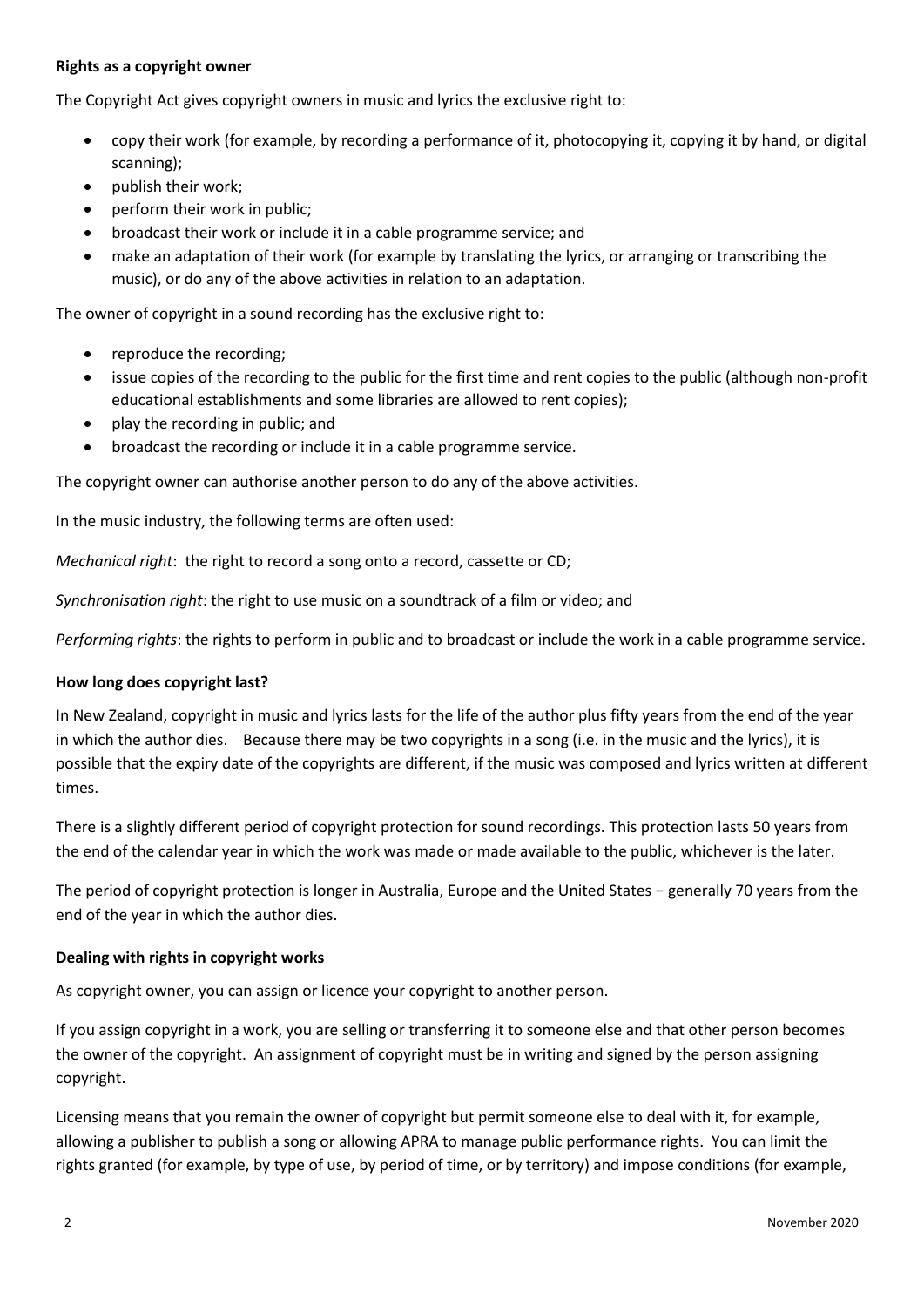that a person cannot use the work until you receive an agreed payment, or that you must receive an acknowledgement of authorship.

Copyright may also be transmitted to others on death of the copyright owner.

# **When is copyright infringed?**

Copyright is infringed when another person does something in relation to a work in a way that is reserved to the copyright owner, without permission.

Infringement may occur in relation to a whole work or a substantial part of the work. "Substantial" refers to an important or distinctive part of the work. Generally, infringement turns on the *quality* of what is taken, rather than the quantity. For instance, for infringement it may be sufficient that only a few bars of a song is taken and sampled in another song.

There are special circumstances in the Act where a person may copy your work without your permission. These are:

- for criticism, review and news reporting;
- for research or private study;
- for educational purposes; and
- for public administration purposes.

These exceptions from infringement should be interpreted carefully because they apply in narrow circumstances only. For further information see our information sheets *Fair dealing*, *Copyright & education* and *Copyright & public administration*.

# **Copyright symbols and notices**

Although not legally required for copyright protection, it is industry practice to include a copyright notice on your work. A common form of copyright notice consists of the © symbol, the name of the copyright owner and the year the work was first published, for example:

© Josephine Bloggs, 2002

### **Protection overseas**

As a result of international treaties such as the Berne Convention, New Zealand music and lyrics are protected by copyright in most other countries and material created in most other countries is protected by New Zealand law.

It is not necessary to register your work in other countries to have copyright protection overseas, although you may be eligible to register under some systems, such as the system administered by the United States Copyright Office. If your work will be exploited in the US, it is a good idea to consider registering your copyright there. For more information, see [http://www.copyright.gov.](http://www.copyright.gov/)

### **Copyright collecting societies**

*APRA* − Permission is needed from copyright owners whenever a song is played in public or broadcast. Because it is impractical for each individual song writer to be contacted every time a song is played, non-profit collecting societies have been set up in most countries to license the performance, broadcast and cable transmission of songs on behalf of copyright owners. In New Zealand, the relevant collecting society is the Australasian Performing Right Association (APRA[\) www.apra.co.nz.](http://www.apra.co.nz/)